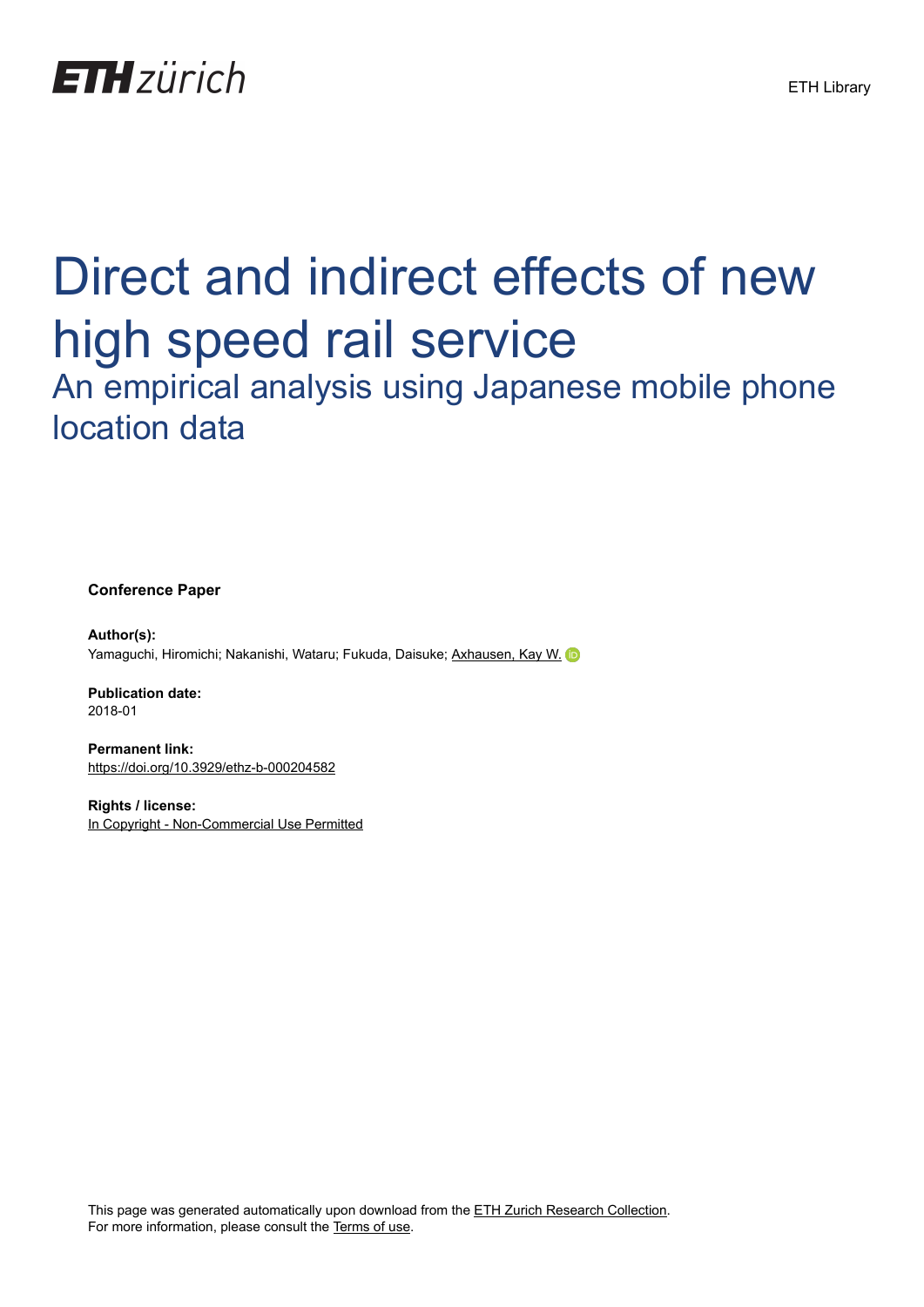| 1              | <b>DIRECT AND INDIRECT EFFECTS OF NEW HIGH SPEED RAIL SERVICE:</b>                  |
|----------------|-------------------------------------------------------------------------------------|
| $\overline{2}$ | AN EMPIRICAL ANALYSIS USING JAPANESE MOBILE PHONE LOCATION DATA                     |
| 3              |                                                                                     |
| $\overline{4}$ |                                                                                     |
| 5              |                                                                                     |
| 6              | Hiromichi Yamaguchi                                                                 |
| 7              | Kanazawa University                                                                 |
| 8              | Kakuma-machi, Kanazawa 920-1192, Ishikawa, Japan                                    |
| 9              | Tel./fax: $+81-76-264-6394$ ; Email: hyamaguchi@se.kanazawa-u.ac.jp                 |
| 10             |                                                                                     |
| 11             | Wataru Nakanishi                                                                    |
| 12             | Tokyo Institute of Technology                                                       |
| 13             | 2-12-1 O-okayama, Meguro-ku 152-8552, Tokyo, Japan                                  |
| 14             | Tel: $+81-3-5734-2577$ Email: $nakanishi@plan.cv.titech.ac.jp$                      |
| 15             |                                                                                     |
| 16             | <b>Daisuke Fukuda</b>                                                               |
| 17             | Tokyo Institute of Technology                                                       |
| 18             | 2-12-1 O-okayama, Meguro-ku 152-8552, Tokyo, Japan                                  |
| 19             | Tel: $+81-3-5734-2577$ Email: $fukuda@plan.cv.titech.ac.jp$                         |
| 20             |                                                                                     |
| 21             | <b>Kay W. Axhausen</b>                                                              |
| 22             | ETH Zürich                                                                          |
| 23             | 8093 Zürich, Switzerland                                                            |
| 24             | Tel: $+41-44-633-3943$ ; Email: $axhausen@ivt.baug.ethz.ch$                         |
| 25             |                                                                                     |
| 26             |                                                                                     |
| 27             | Word count: 3,706 words text + 10 tables/figures x 250 words (each) = $6,206$ words |
| 28             |                                                                                     |

- 
- Submission Date: 2017.08.01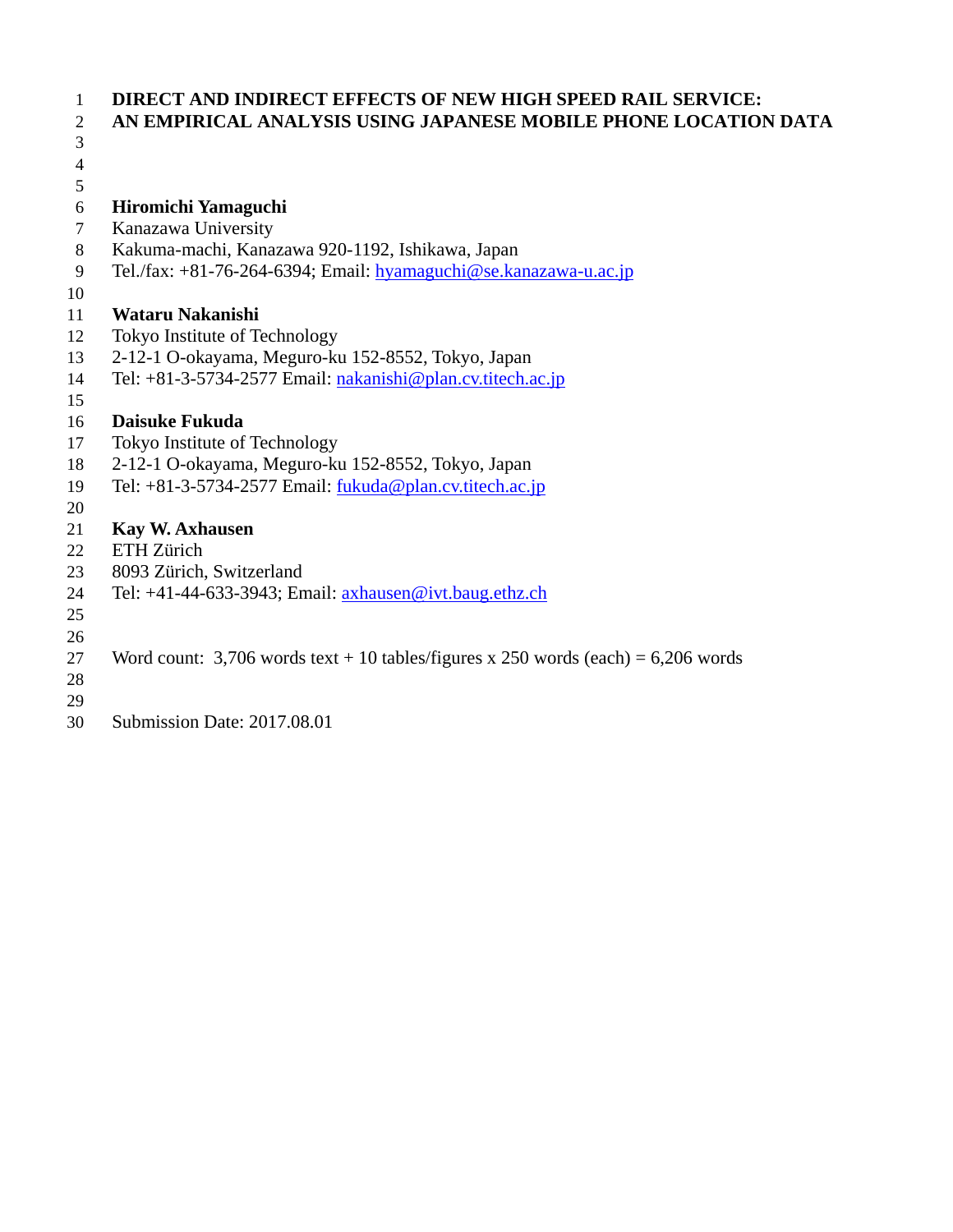### **ABSTRACT**

 The development of high-speed rail (HSR) is expected to significantly change the long- distance travel structure and transportation patterns. The changes are expected to be not only the increase in the number of tourists who use HSR service (direct effect), but also the change in the regional travel structures by encouraging the growth of several zones as network hubs (indirect effect). In this paper, a methodology to understand the change in the residential - travel destination zone matrix derived from mobile phone location data is proposed. The developed methodology is applied to determine the effect of the Hokuriku HSR on the nationwide long- distance travel patterns. The proposed methodology decomposed the matrix into two meaningful matrices, which can be understood as the direct and indirect effects of HSR. The decomposed results indicate the following three features of the HSR effects: First, the changes before and after the development of the Hokuriku HSR on the residential - travel destination zone matrix are mostly explained by two patterns of change by direct and indirect effect. Second, the direct numerical effects are less significant than the indirect effects. Third, the changes are asymmetric in direction in several zone pairs, because of the indirect effects. *Keywords*: High Speed Rail, destination choice, long-distance travel, mobile phone location data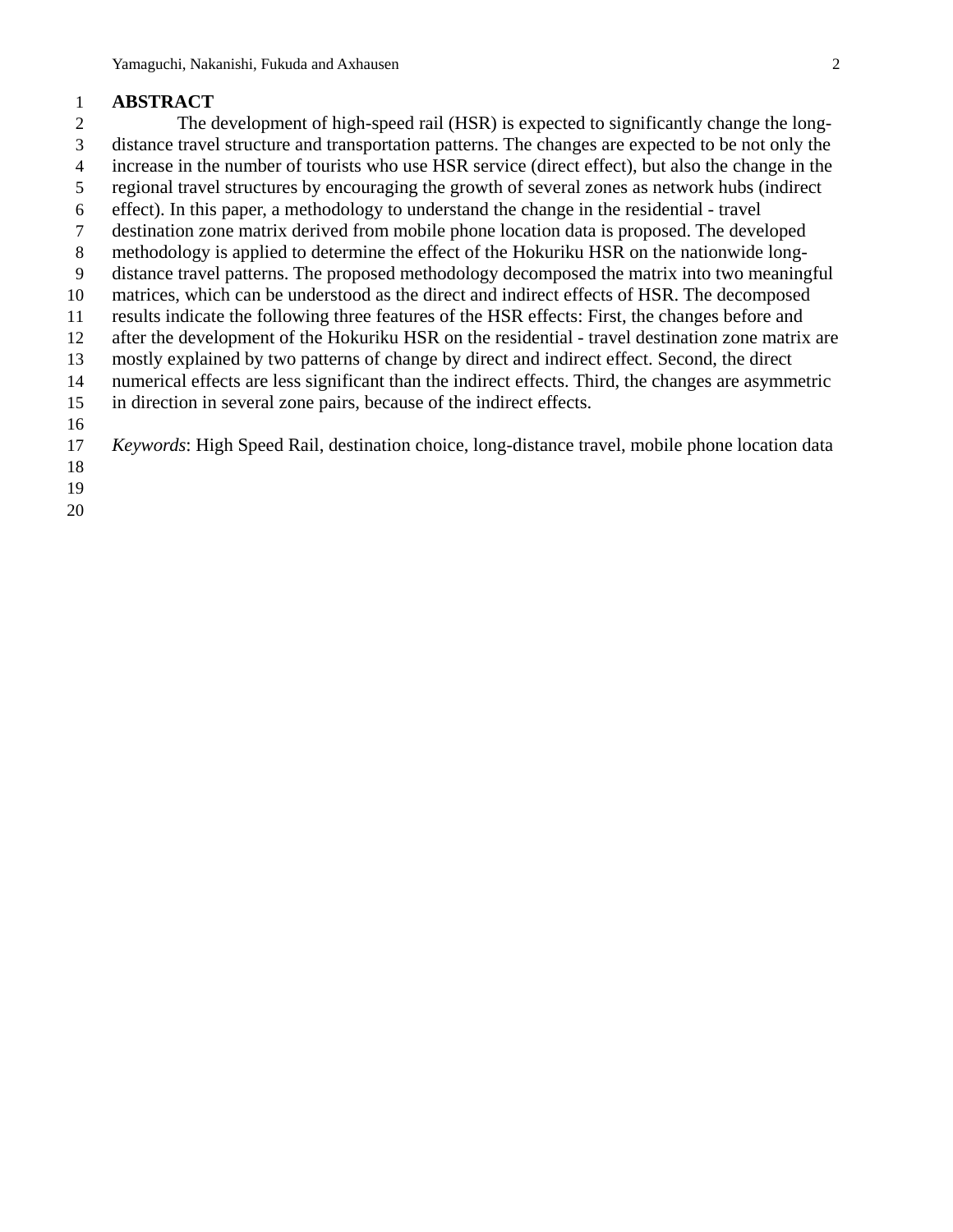### **INTRODUCTION**

- The development of High-Speed Rail (HSR) is expected to significantly change the long-
- distance travel structure and patterns. For example, the Hokuriku HSR's Nagano-Kanazawa
- section (228.4 km, shown as the blue line in Figure 1) has been operating since May. 14, 2015.
- This new HSR service reduced the travel time by railway between Tokyo and Kanazawa from
- 230 min to 150 min. DBJ *(1)* reported that because of new HSR service, the cumulative number
- of overnight travelers to ISK zone, where Kanazawa is located, has increased to 8.2 million per
- year from 7.7 million.
- 



## $\begin{array}{c} 10 \\ 11 \end{array}$

### **FIGURE 1 The Location of Hokuriku High Speed Rail (HSR) Service**

 On the other hand, as the effect of new HSR, we expect not only the increase in the number of tourists to newly connected zones, but also the change in the regional travel structures. For example, Hokuriku HSR is expected to strengthen the "Japan sea side corridor" by encouraging the growth of several base (or hub) cities on the corridor. In order to evaluate this types of effect, it is required to analyze the change of the long-distance travel patterns throughout Japan (the entire origin-destination matrix) and to identify the effect of new HSR on the functions of the cities as network hub. However, the influence of the new HSR on the long- distance travel patterns is still unknown. Most previous studies to identify the effect of new HSR lines (for example, *2, 3, 4*) was

 not focused on the regional travel structures. They have been limited to the relationships between several zone-pairs or origin zones. Several demand models proposed by Yao and Morikawa *(5)*,

Fu et al. *(6)* and Kato et al. *(7)* are able to forecast the effect of new HSR on the entire origin-

destination matrix. But their forecast results of the long-distance travel patterns depend on the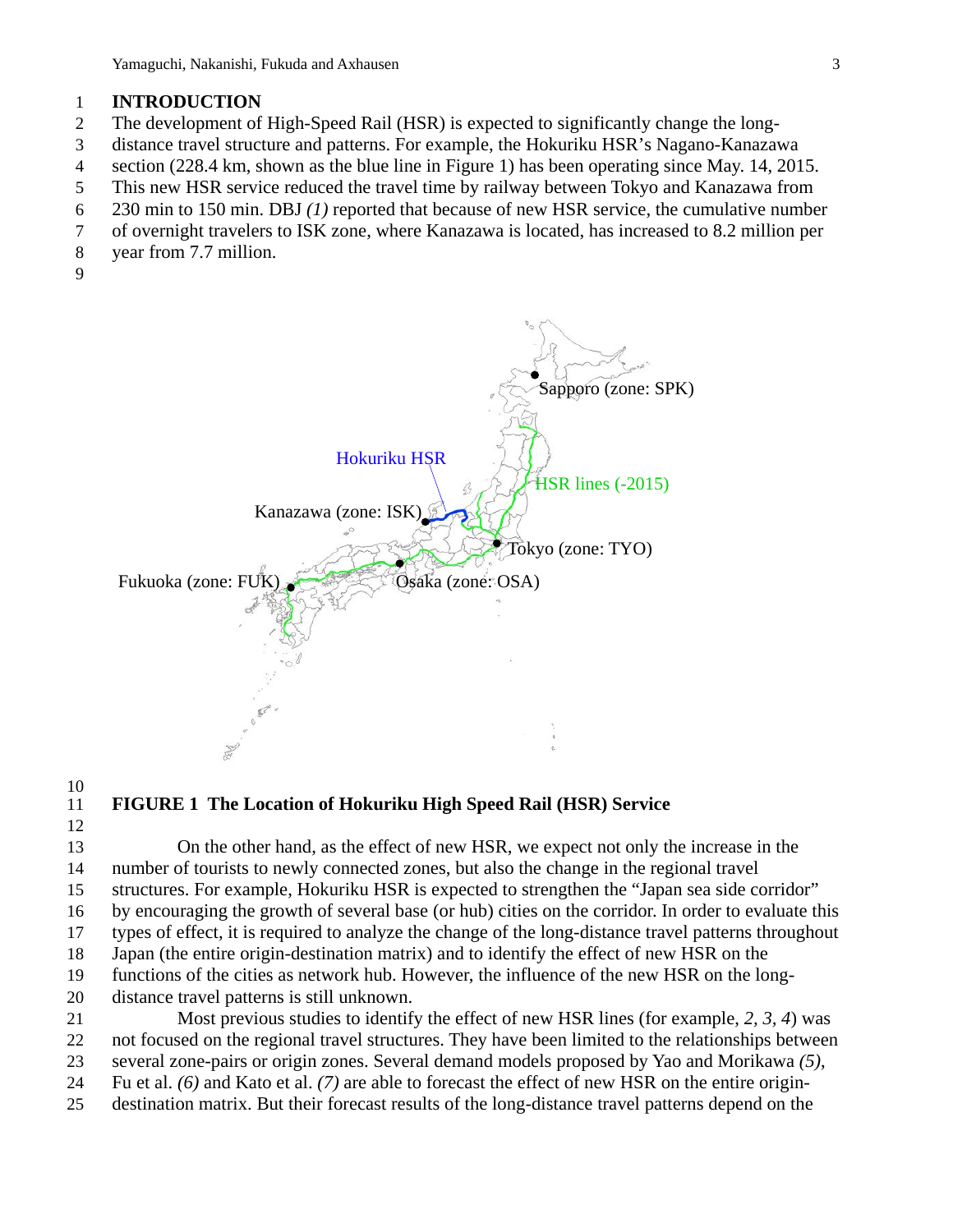assumption of the model structure (nest structure or similarity patterns of choicesets). Especially,

- these models do not incorporate the 'indirect effects' on the travel patterns by encouraging the growth of several zones as network hubs.
- These limitations of previous study are caused by the difficulty for questionnaire survey to know the exact city-to-city travel pattern of the whole country. On the other hand, mobile phone location data facilitates capturing of volume and time-series changes of nationwide long-
- distance travel. Mobile phone location data constitutes records of the GPS data or
- communication data of a mobile networks, for a substantial number of mobile phones at regular
- time intervals. Thus, it is possible to obtain the population distribution data of a large number of
- people without being bound by space or time. Therefore, these data began to be applied for
- capturing the spatio-temporal information of long-distance travel *(8, 9)*.
- In this paper, a methodology to understand the change in the residential travel destination zone matrix derived from mobile phone location data is proposed. In addition, the developed methodology is applied to determine the effect of the Hokuriku HSR on the
- nationwide long-distance travel patterns. The proposed methodology decomposed the matrix into
- two meaningful matrices, which can be understood as the direct and indirect effects of HSR. The
- decomposed results indicate the following three features of the HSR effects: First, the changes
- before and after the development of the Hokuriku HSR on the residential travel destination
- zone matrix are mostly explained by two patterns of change by direct and indirect effect. Second,
- the direct numerical effects are less significant than the indirect effects. Third, the changes are
- asymmetric in direction in several zone pairs, because of the indirect effects.
- The remainder of this paper is organized as follows: First, an explanation of the Japanese mobile phone location data is offered and basic information directly obtained from the data related to Hokuriku HSR is presented. Subsequently, the developed model and
- decomposition methodology for understanding the change in the residential-travel destination
- matrix is presented. Based on the decomposed results, the study findings on the effect of the new
- HSR service is presented.
- 
-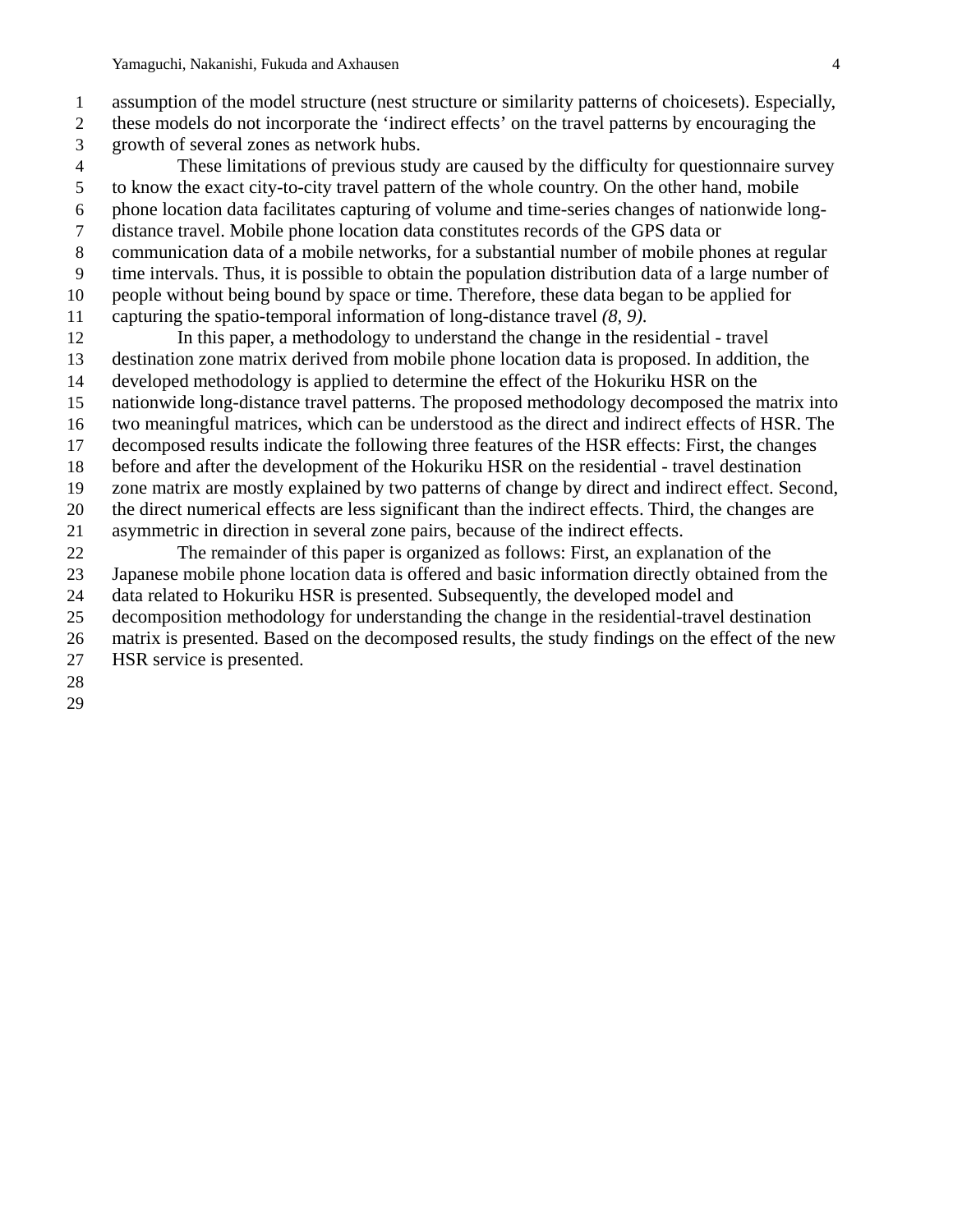### 1 **DATA: "MOBILE SPATIAL STATISTICS"**

 This section presents the nationwide population distribution data to examine the Hokuriku HSR effects. The data was obtained from the mobile spatial statistics (MSS), which is the aggregated population distribution data estimated by the operations data from the mobile terminal network of NTT DOCOMO. (The detailed estimation methodology is presented in Terada et al. *(10)*).

 This data has three desirable characteristics for viewing HSR effects. First, the very large sample size to estimate the population spatial density (60 million mobile phones served by NTT DOCOMO). This sample size is almost half of the total Japanese population, which means that MSS provides highly accurate population distribution data. The second feature is each contract shows the residential address of the users. This can facilitate estimation of the population of any residential and staying place (travel destination) zone pairs. The third feature is the freedom of temporal information. Each mobile phone communicates with the near base stations at regular intervals (typically: one hour) in order to efficiently connect at any time, and

14 this information is stored for long time. Therefore, the data can be obtained at any time. 15 In this study, the population in each residential – staying (travel destination) zone pair is 16 analyzed to examine the effect of Hokuriku HSR on the nationwide travel demand. Here, Japan

17 is divided into 50 zones, as shown in Figure 1 (most zones are consistent with prefectures).

18 Consider *Z* as the all zone set. Hence, the following two matrices ( $\mathbf{M}_{\text{self-aff.1}}$ , obtained from

19 MSS, are compared in this study.

$$
21 \t\t\t M_{\text{bef.}} = \frac{\sum_{d \in [May.1.2014 \sim \text{Feb.}.28.2015]} Q_{d,t=13.00}}{365},
$$
\t(1)

$$
22\quad
$$

20

$$
\mathbf{M}_{\text{aft}} = \frac{\sum_{d \in \text{Apr.1.2015} \sim \text{May.31.2015]}} \mathbf{Q}_{d,t=13.00}}{366},\tag{2}
$$

24

25 
$$
\mathbf{Q}_{d,t} = \begin{pmatrix} q_{1,1,d,t} & \cdots & q_{1,j,d,t} & \cdots \\ \vdots & \ddots & & \\ q_{i,1,d,t} & & q_{i,j,d,t} \\ \vdots & & & \ddots \end{pmatrix}, \quad \mathbf{M}_{s} = \begin{pmatrix} m_{1,1,s} & \cdots & m_{1,j,s} & \cdots \\ \vdots & \ddots & & \\ m_{i,1,s} & & m_{i,j,s} & \\ \vdots & & & \ddots \end{pmatrix}
$$
(3)

26

27 where,  $q_{i,j,d,t}$  is the estimated number of people who live in zone  $i \in \mathbb{Z}$  and stay in zone  $j \in \mathbb{Z}$  at

28 period *t* on date *d*.  $\mathbf{M}_{\text{bef.}}$  is the average population density at 13:00 for one year before the beginning of

29 Hokuriku HSR operation, while  $M_{\text{aff}}$  is the population density after the beginning of HSR operation.

30 Since 2016 is the leap year, average values are calculated from 366 days, as shown in equation (2). Here,

31 these average values for one year are compared, in order to exclude the influence of seasonal fluctuation 32 and the day of the week.

33

34

35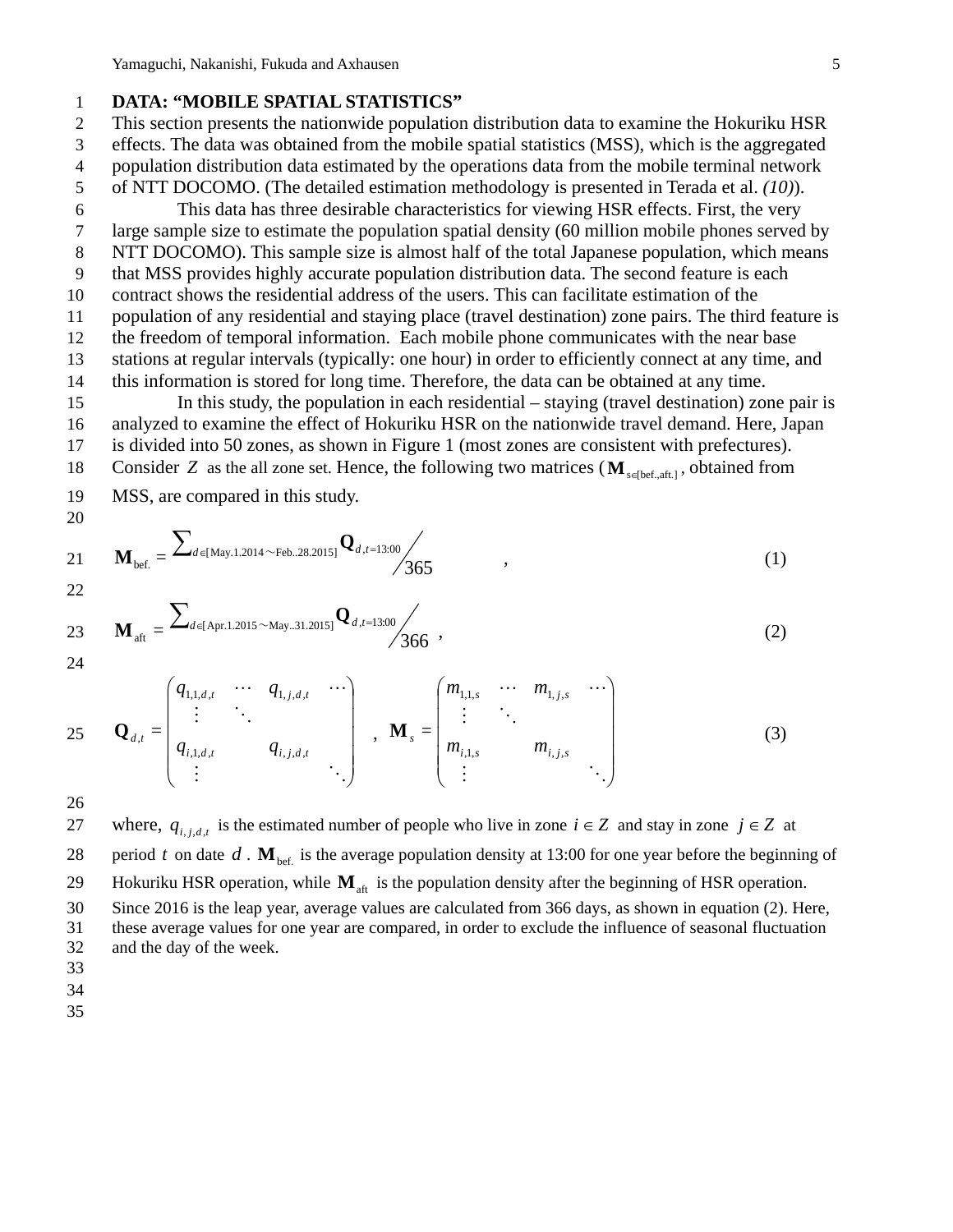### 1 **BASIC CHANGES IN MAJOR ZONE PAIRS**

- 2 This section discuss the part of the difference between  $M_{\text{bef.}}$  and  $M_{\text{aff.}}$  Table 1 shows the two
- 3 features of the travel volume changes in the two major zone pairs. First is the asymmetric change
- 4 in the TYO ISK zone pair which is the starting end zone of the Hokuriku HSR. Althouth, the
- 5 number of travelers in both directions ("TYO to ISK" and "ISK to TYO") increased since the
- 6 beginning of HSR operation, the increased volume was asymmetric in direction. The number of
- 7 travelers to ISK from TYO increased by 1,875 (1.6 times), and, the number of traveling to TYO
- 8 from ISK was increased by only 440 travelers (1.1 times). Second, the number of travelers from
- 9 OSA to ISK also increased, despite almost no change in the service level in this zone pair. This
- 10 number increased by 327 travelers (1.1 times), since the beginning of HSR operation, and this
- 11 increase volume was almost similar to that from ISK to TYO.
- 12
- 13

### 14 **TABLE 1 The Changes in the Average Number of Travelers Before and After the**

- 15 **Beginning of HSR Operation**
- 16

| <b>Residential</b><br>zone | <b>Staying zone</b><br>at 13:00 | $2014.3.1 - 2015.2.28$<br>(1)<br>(Before the beginning<br>of HSR operation)<br>$m_{i, j, \text{bef.}}$ | $(2)$ 2015.4.1 - 2016.3.31<br>(After the beginning<br>of HSR operation)<br>$m_{i,j,\text{aft}}$ | $(2) - (1)$<br>$m_{i, j, \text{aff.}} - m_{i, j, \text{bef.}}$ |
|----------------------------|---------------------------------|--------------------------------------------------------------------------------------------------------|-------------------------------------------------------------------------------------------------|----------------------------------------------------------------|
| <b>TYO</b>                 | <b>ISK</b>                      | 3,311                                                                                                  | 5,186                                                                                           | $+1,875$                                                       |
| <b>ISK</b>                 | <b>TYO</b>                      | 3,452                                                                                                  | 3,892                                                                                           | $+440$                                                         |
| <b>OSA</b>                 | <b>ISK</b>                      | 3,710                                                                                                  | 4,037                                                                                           | $+327$                                                         |
| <b>ISK</b>                 | <b>OSA</b>                      | 2,433                                                                                                  | 2,456                                                                                           | $+23$                                                          |

17

18

19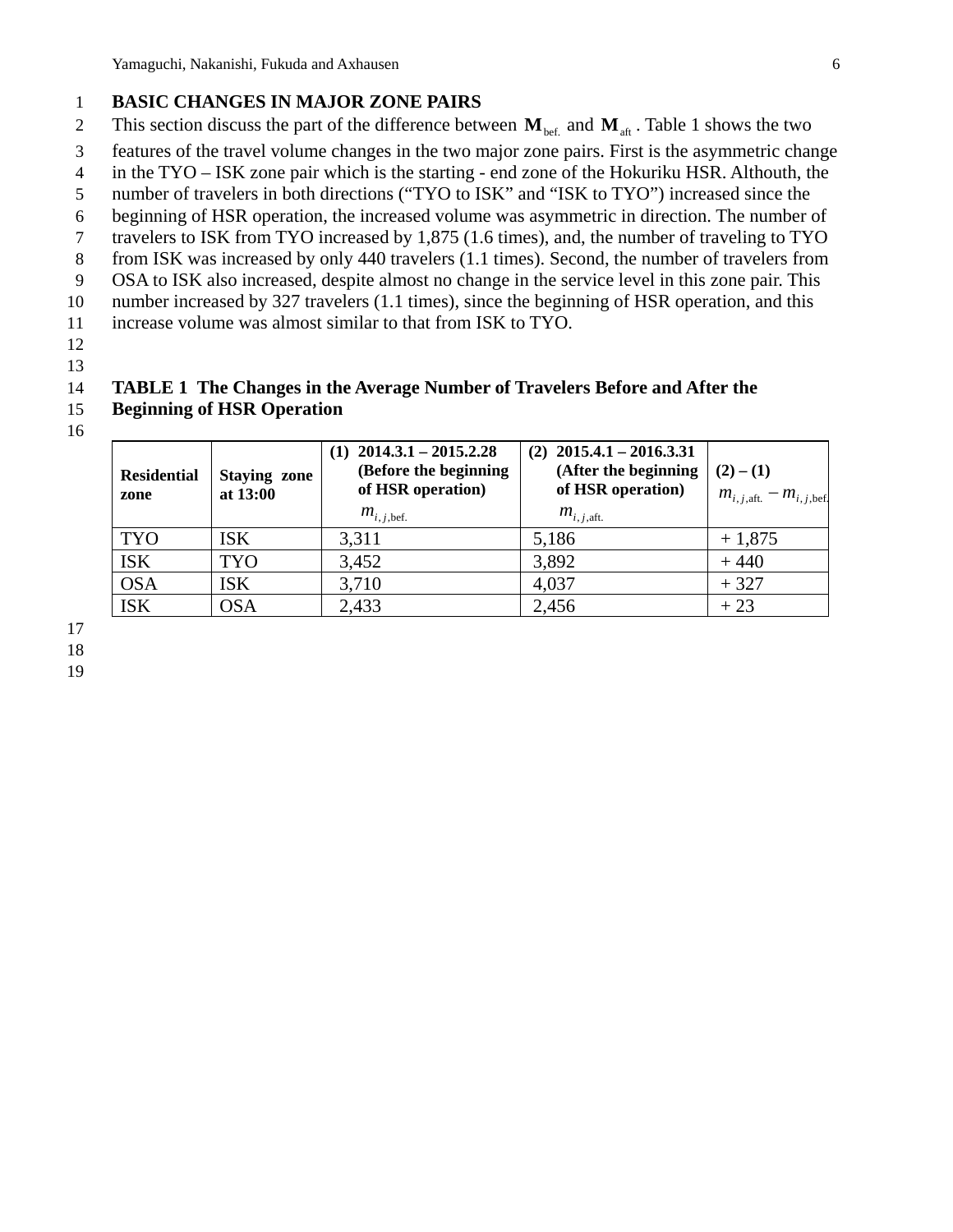### 1 **PATTERN DECOMPOSITION OF RESIDENTIAL - STAYING ZONE MATRIX**

2 In this section, the detected differences in travel patterns are analyzed. Accordingly, a

3 methodology to explain the changes in the inter-prefectural distribution matrix, by decomposing

4 the matrix into two types of spatial patterns, referred as "direct effect" and "indirect effect", is

- 5 proposed.
- 6

### 7 **Model for Estimating Direct and Indirect Effects**

8 The inter-prefectural distribution matrices **M**<sub>s∈[bef.,aft.]</sub> are analyzed as the result of destination (or

9 staying zone) choice behavior. Assuming the multi-nomial logit model, the probability to stay at zone *j*

10 in period *s* for residents of zone *i* is expressed as follows:

11

$$
12 \qquad p_{i,s}(j) = \frac{\exp(V_{i,j,s})}{\sum_{j\in\mathbb{Z}} \exp(V_{i,j,s})} \qquad , \tag{4}
$$

13

14 where,  $V_{i,j,s}$  is the fixed utility at zone *j* in period *s* for residents of zone *i*. Then, the difference in

- fixed utility between zone  $j \in Z$  and residential zone *i* can be calculated from MSS data  $m_{i,j,s}$  by
- 16 Equation (5):
- 17

18 
$$
V_{i,j,s} - V_{i,i,s} = \log \left( \frac{p_{i,s}(j)}{p_{i,s}(i)} \right) = \log \left( \frac{m_{i,j,s}}{m_{i,j,s}} \right)
$$
 (5)

19

20 The matrix of fixed utility difference **B**<sub>*s*</sub> can be denoted as follows.

21

22 
$$
\mathbf{B}_{s} = \begin{pmatrix} b_{11,s} & \cdots & b_{1j,s} & \cdots \\ \vdots & \ddots & & \\ b_{i,1,s} & & b_{i,j,s} & \\ \vdots & & & \ddots \end{pmatrix} = \begin{pmatrix} 0 & \cdots & V_{1j,s} - V_{1,1,s} & \cdots \\ \vdots & \ddots & & \\ V_{i,1,s} - V_{i,j,s} & & 0 & \\ \vdots & & & & \ddots \end{pmatrix}
$$
 (6)

23

Figure 2 shows the following two features of the matrix  $\mathbf{B}_{\text{bef}}$ . First, the values close to the diagonal element are large, and the values far from the diagonal element are small. In this figure, spatially close zones are located near to each other. Therefore, this feature means that travelers basically choose near place as the travel destination. Second, the log ratio of travel destination TYO and OSA are exceptionally large for almost all residential zones. Thus, TYO and OSA are exceptionally chosen by high ratio of travelers, regardless of their residential locations. 31

32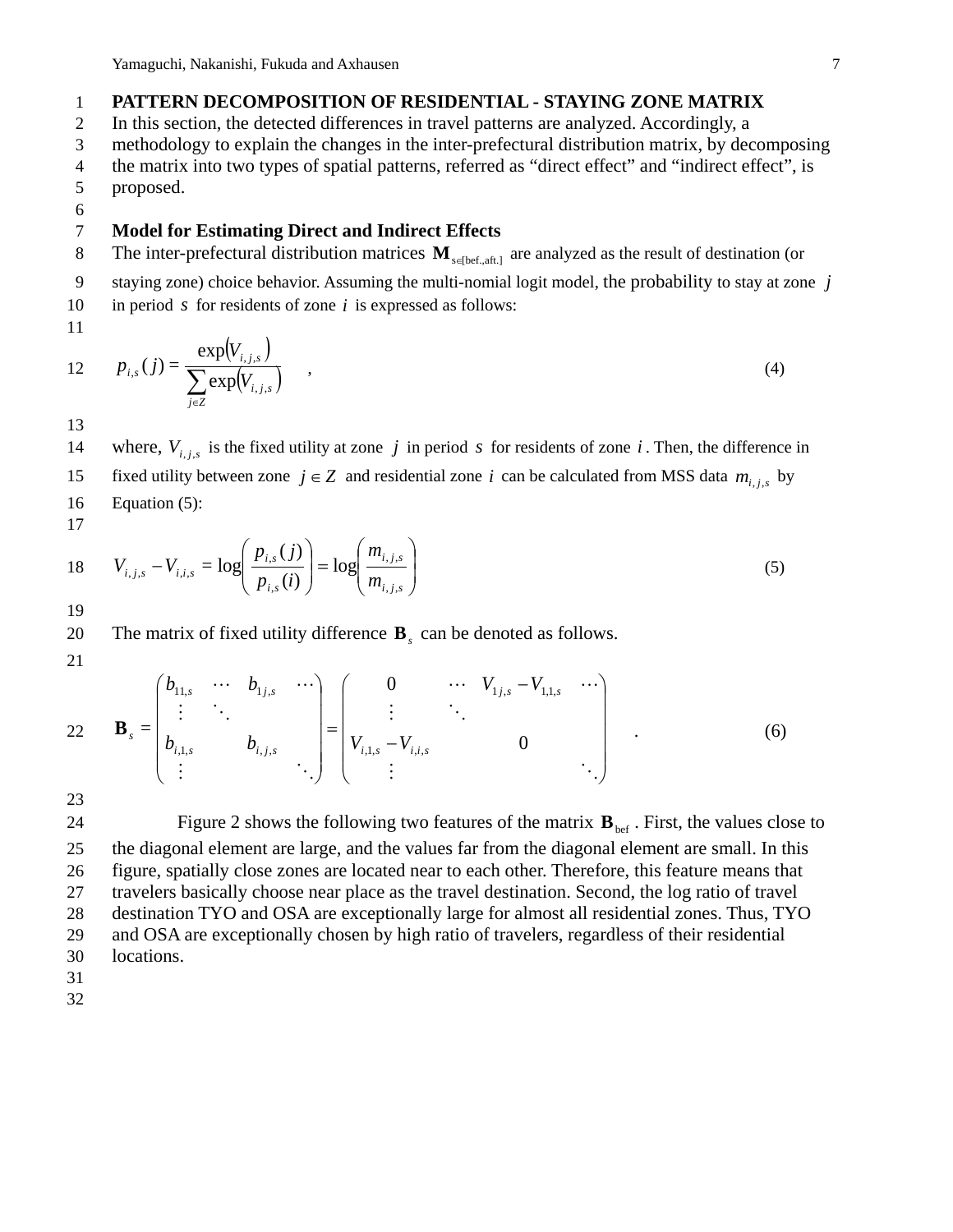

### **FIGURE 2 Calculated difference of fixed utilities**  $B_{\text{bef}}$ 4 **(period: "Before the beginning of HSR operation")**

In this paper, the change in matrices  $\mathbf{B}_s$  is decomposed into three simple components:

$$
\mathbf{B}_{\text{aff}} - \mathbf{B}_{\text{bef}} = \mathbf{D}_{\text{diff}} + \mathbf{C}_{\text{diff}} + \mathbf{E}_{\text{diff}} \quad . \tag{7}
$$

10  $\mathbf{E}_{\text{diff}}$  is the residual matrix.  $\mathbf{C}_{\text{diff}}$  is assumed to be the symmetric matrix which satisfies the condition that 11 all-diagonal elements are equal to zero as follows:

12

1 2

5

7

|    |                              |                                                | $C_{1,2,\text{diff}}$ $C_{1,3,\text{diff}}$ |                       | $\cdots$ |
|----|------------------------------|------------------------------------------------|---------------------------------------------|-----------------------|----------|
| 13 | $\mathbf{C}_{\text{diff}} =$ | $c_{1,2,\text{diff}}$                          |                                             | $c_{2,3,\text{diff}}$ |          |
|    |                              | $\overline{c}$<br>$\epsilon_{1,3,\text{diff}}$ | $c_{2,3,\text{diff}}$                       |                       |          |
|    |                              | $\bullet$                                      |                                             |                       |          |

14

15 And  $\mathbf{D}_{\text{diff}}$  is assumed to satisfy the two following conditions: all-diagonal elements are equal to zero, and 16 all off-diagonal elements in the same column are equal. This matrix is written as follows: 17

18 
$$
\mathbf{D}_{\text{diff}} = \begin{pmatrix} 0 & d_{2,\text{diff}} & d_{3,\text{diff}} & \cdots \\ d_{1,\text{diff}} & 0 & d_{3,\text{diff}} \\ d_{1,\text{diff}} & d_{2,\text{diff}} & 0 \\ \vdots & \vdots & \ddots \end{pmatrix}
$$
 (9)

19

Here, each of the elements  $(c_{i,j,\text{diff}}, d_{j,\text{diff}})$  in matrix  $(\mathbf{C}_{\text{diff}}, \mathbf{D}_{\text{diff}})$  refer to the changes of fixed utility in different spatial patterns, as shown in Figure 3.  $c_{i,i,\text{diff}}$ , are defined in each zone pair  $22$   $(i, j)$  and equal in both directions, as expressed in Equation (8). These patterns are similar to the change 23 in travel service qualities (fare, required time, frequency of operation, etc.) which are "directly" changed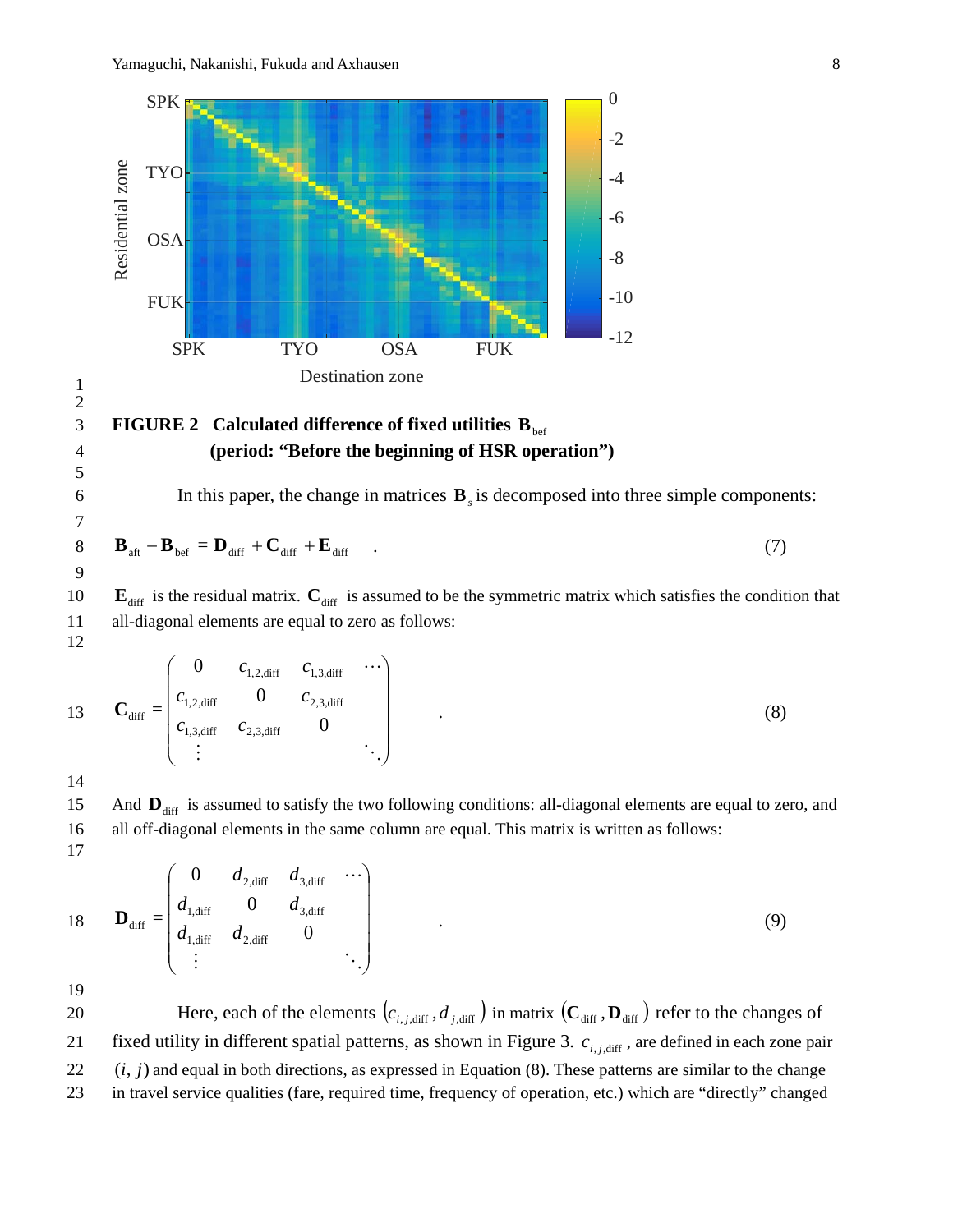- 2 ISK. This service improvement is beneficial for all travelers between TYO and ISK in both directions as 3 described in Figure 3(a).
- 4 *d*  $i_{\text{diff}}$  are defined in each destination zone  $j \in Z$ , and equal to all residential zones  $i \in Z$ , as 5 described Figure 3(b). This spatial pattern can be considered as a centripetal force of zone *j* , and this is 6 similar to the utility change caused by the construction of new attractive facilities, such as amusement 7 parks. When building new HSRs, there is a potential to change the pattern via improvement of the value 8 of zone as the destination (ex. through accumulation of business facilities). As a result of this effect, the
- 9 behavior of people who do not directly use the HSR service also changes. Therefore, in this paper, the
- 10 effect in  $\mathbf{D}_{\text{diff}}$  is referred to as an indirect effect, compared to the direct effect in  $\mathbf{C}_{\text{diff}}$ .
- 11 These indirect effects were not considered in the studies by Yao and Morikawa *(5)* and Fu et
- 12 al.  $(6)$ , because the pattern of  $\mathbf{D}_{\text{diff}}$  was described by socio-economic factors such as zone population and
- 13 economic scale. Thus, the relationship between the existence of HSR services and socio-economic factors
- 14 were not described in their models. In this paper, both the direct and indirect effects of Hokuriku HSR are
- 15 estimated based on the MSS data, and the significance of the direct and indirect effects are compared.
- 16





### **(a) Direct effect**  $c_{i,i,diff}$  **(b) Indirect effect**  $d_{i,diff}$

#### 18 **FIGURE 3 Two decomposed patterns of change**

19

17

### 20

#### 21 **Estimation Methodology**

By rewriting the matrices  $(\mathbf{B}_{\text{aft}} - \mathbf{B}_{\text{bef}})$ ,  $\mathbf{D}_{\text{diff}}$ ,  $\mathbf{C}_{\text{diff}}$ , and  $\mathbf{E}_{\text{diff}}$  as vectors, Equation (7) can be 23 rewritten as follow:

24

$$
25 \t \mathbf{b}_{\text{diff}} = \mathbf{K} \begin{pmatrix} \mathbf{d}_{\text{diff}} \\ \mathbf{c}_{\text{diff}} \end{pmatrix} + \boldsymbol{\epsilon}_{\text{diff}} \,, \tag{10}
$$

26

27 where, 
$$
\mathbf{b}_{\text{diff}} = \begin{pmatrix} b_{1,2,\text{aff}} - b_{1,2,\text{bef}} \\ b_{1,3,\text{aff}} - b_{1,3,\text{bef}} \\ \vdots \\ b_{50,49,\text{aff}} - b_{50,49,\text{bef}} \end{pmatrix}
$$
,  $\mathbf{d}_{\text{diff}} = \begin{pmatrix} d_{1,\text{diff}} \\ \vdots \\ d_{50,\text{diff}} \end{pmatrix}$ ,  $\mathbf{c}_{\text{diff}} = \begin{pmatrix} c_{1,2,\text{diff}} \\ \vdots \\ c_{50,49,\text{diff}} \end{pmatrix}$ ,  $\boldsymbol{\epsilon}_{\text{diff}} = \begin{pmatrix} \varepsilon_{1,2,\text{diff}} \\ \varepsilon_{1,3,\text{diff}} \\ \vdots \\ \varepsilon_{50,49,\text{diff}} \end{pmatrix}$ .

These vectors are composed of non-diagonal components of matrices  $(\mathbf{B}_{\text{af}} - \mathbf{B}_{\text{bef}})$ ,  $\mathbf{D}_{\text{diff}}$ ,  $\mathbf{C}_{\text{diff}}$ , 29 and  $\mathbf{E}_{\text{diff}}$ . Further, **K** is the binary matrix satisfying Equations (8) – (10).

30 Then, the 
$$
(\mathbf{d}^*_{\text{bef}}, \mathbf{c}^*_{\text{bef}})
$$
 minimize the residual sum of squares  $\sum_{(i,j)} (\varepsilon_{1,2,\text{diff}})^2$  are estimated. Here,

- 31 Equation (7) can be rewritten as follow:
- 32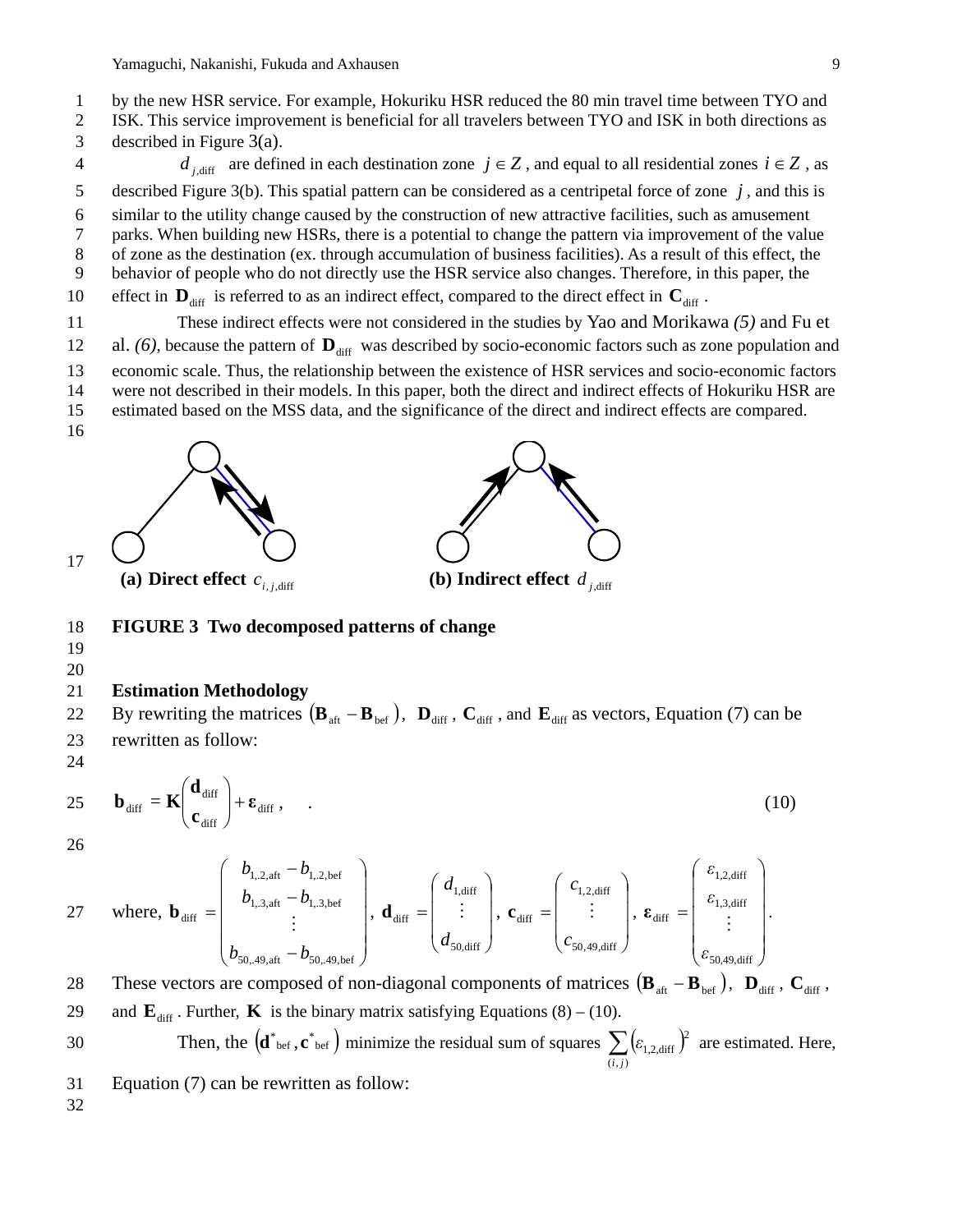Yamaguchi, Nakanishi, Fukuda and Axhausen 10

1 
$$
b_{i,j,\text{aff}} - b_{i,j,\text{bef}} = d_{j,\text{diff}} + c_{i,j,\text{diff}} + \varepsilon_{i,j,\text{diff}} = (d_{j,\text{diff}} + e) + (c_{i,j,\text{diff}} - e) + \varepsilon_{i,j,\text{diff}},
$$
  
2 
$$
\forall e \in \mathfrak{R}, \forall (i,j) \in Z \times Z. \tag{11}
$$

4 Therefore, there exists a vector  $\mathbf{a} \neq \mathbf{0}$ , which satisfies Equation (12):

$$
\mathbf{K}\left(\begin{array}{c}\mathbf{d}_{\text{diff}}\\ \mathbf{c}_{\text{diff}}\end{array}\right)=\mathbf{K}\left(\left(\begin{array}{c}\mathbf{d}_{\text{diff}}\\ \mathbf{c}_{\text{diff}}\end{array}\right)+e\mathbf{a}\right),\qquad\forall e\in\mathfrak{R}\,.
$$
\n(12)

7

12

3

5

This means that **K** is the rank-deficient matrix and we cannot estimate unique  $(d^*_{\text{bef}}, c^*_{\text{bef}})$  only 9 minimizing the residual sum of squares.

10 In this paper,  $(d^*_{\text{bef}}, c^*_{\text{bef}})$  are estimated by following two step calculations. In the first 11 step, we consider the vector **z** defined as follows:

13 
$$
\begin{pmatrix} 0 \\ z \end{pmatrix} = \mathbf{L}z = \begin{pmatrix} \mathbf{d}_{\text{diff}} \\ \mathbf{c}_{\text{diff}} \end{pmatrix} - d_{1,\text{diff}} \mathbf{a}, \quad \text{where } \mathbf{L} = \begin{pmatrix} 0 & 0 & \cdots & 0 \\ 1 & & & 0 \\ & 1 & & \\ & & \ddots & \\ 0 & & & 1 \end{pmatrix}
$$
 (13)

14

16

15 Then, using Equations (12) - (13), Equation (10) can be rewritten as follow:

$$
17 \tb_{diff} = KLz + \varepsilon_{diff}, \t(14)
$$

18

Here,  $\left[\mathbf{L}^T \mathbf{K}^T \mathbf{K} \mathbf{L}\right]$  is the regular matrix, therefore the  $\mathbf{z}^*$  which minimize the residual sum of squares 20 can be estimated by following equations:

$$
\overline{2}
$$

21

 $\left[ \mathbf{L}^T \mathbf{K}^T \mathbf{K} \mathbf{L} \right]^{-1} \mathbf{L}^T \mathbf{K}^T \mathbf{b}_{\text{diff}}$  $z^* = \arg \min(\varepsilon_{\text{diff}}^T \varepsilon_{\text{diff}}) = \left[ \mathbf{L}^T \mathbf{K}^T \mathbf{K} \mathbf{L} \right]^{-1} \mathbf{L}^T \mathbf{K}^T \mathbf{b}_{\text{diff}} ,$  (15) 23

24 In second step, we estimate unique  $(\mathbf{d}^*_{\text{bef}}, \mathbf{c}^*_{\text{bef}})$  from following equation:

25

**a**  $\mathbf{c}^*$ <sub>diff</sub>  $\int$   $\mathbf{z}$  $\textbf{d}^*$  diff  $\bigcap_{n=0}^{\infty}$   $\begin{pmatrix} 0 & 0 \end{pmatrix}$  $\mathbf{z}^*$ <sub>diff</sub>  $\mathbf{z}^*$  $\binom{*}{\text{diff}}$   $\binom{0}{}$  $+ e$ J  $\backslash$  $\overline{\phantom{a}}$  $=$  $\left($ J  $\backslash$  $\overline{\phantom{a}}$  $\setminus$ ſ 26  $\begin{vmatrix} 4 & \text{nm} \\ \text{m} \end{vmatrix} = \begin{vmatrix} 2 \\ \text{m} \end{vmatrix} + e^{\mathbf{\hat{i}}} \mathbf{a}.$  (16)

27

28 Hence, in order to determine  $e^*$ , it is assumed that most components of  $\mathbf{c}^*$ <sub>bef</sub> are close to zero. This 29 assumption is reasonable because there were no major changes in travel service quality in most zone 30 pairs, excluding pairs related with the Hokuriku HSR. Then,  $e^*$  is estimated as follows:

31  
32 
$$
e^* = \arg \min \sum_{(i,j)} \left| c^*_{i,j,\text{diff}} \right|.
$$
 (17)

33

34 Finally,  $(\mathbf{d}^*_{\text{bef}}, \mathbf{c}^*_{\text{bef}})$  can be estimated using Equation (15), (16) and (17).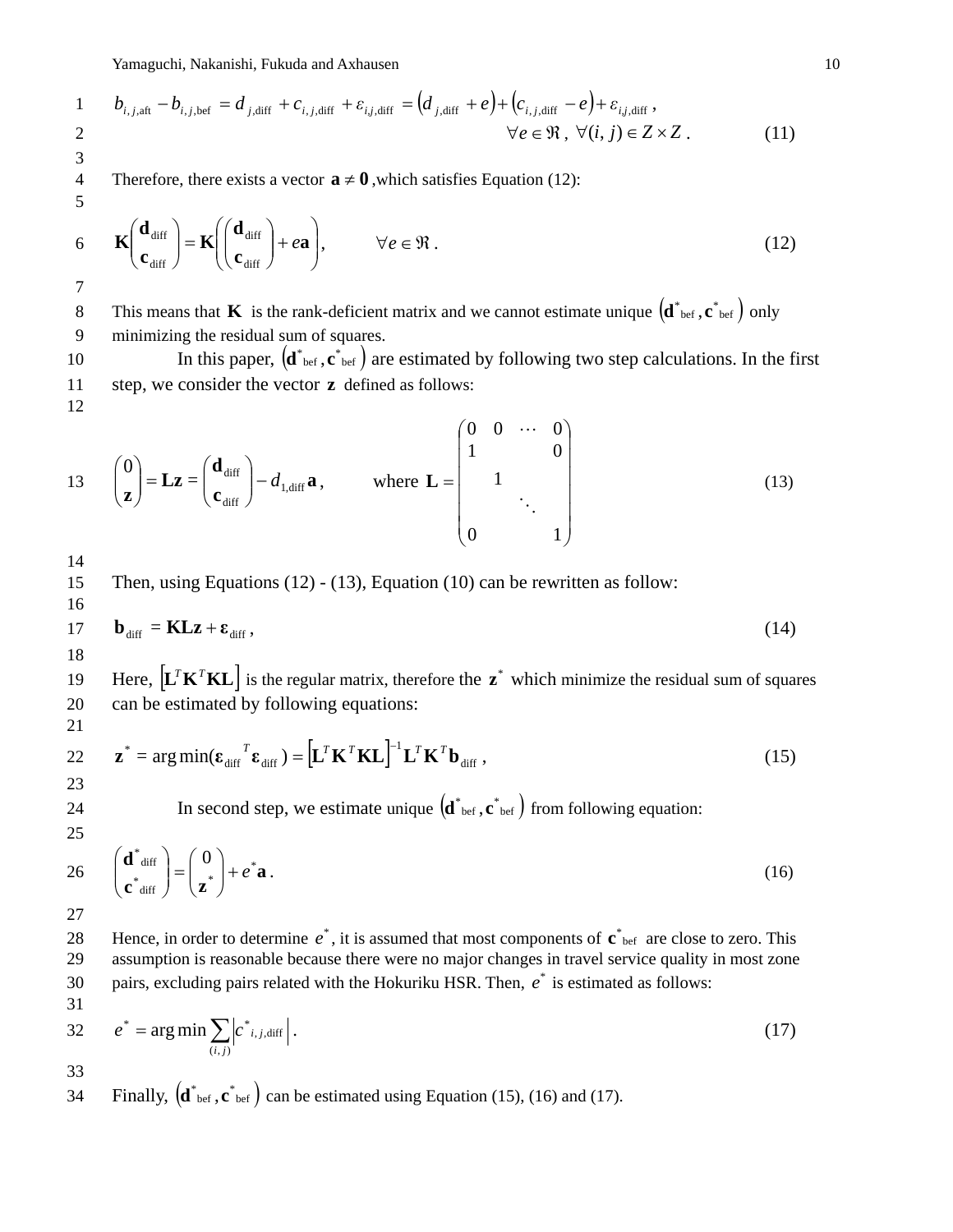### 1 **Estimated Decomposed Results**

- Figure 4 shows the estimated results of  $\mathbf{D}^*$  diff.  $\mathbf{C}^*$  diff. Figure 4(a) indicates that  $c_{i,j,\text{diff}}$  are increased
- 3 in the zone-pair which are connected by new HSR (red blocks in Figure 4(a); Kanto ISK, TYM which
- 4 are directly connected by the Hokuriku HSR). In the other words, the new HSR increased the number of
- 5 travelers between Kanto and Hokuriku areas (ISK, TYM zones). This change is directly anticipated
- 6 because of the time reduction effect of the new HSR service.
- Figure 4(b) indicates that the indirect effect  $d_{i,diff}$  was increased in the ISK zone. As

8 discussed in the previous section, these changes are similar in all residential zones including OSA zone,

- 9 which is in the opposite direction to the new HSR line. On the other hand, asymmetric effect was detected 10 in on direction, in the TYO – ISK pair.
- 11





### 14 **FIGURE 4 Two decomposed matrices.**

15 16

13

In order to comfirm the validity of this decomposition,  $(\mathbf{B}_{\text{af}} - \mathbf{B}_{\text{bef}})$  and  $(\mathbf{D}^*_{\text{diff}} + \mathbf{C}^*_{\text{diff}})$ are compared, as shown in Figure 5. Figure 5(a) illustrates  $(\mathbf{B}_{\text{af}} - \mathbf{B}_{\text{bef}})$  calculated from MSS 19 data directly, while Figure 5(b) shows  $(D^*_{diff} + C^*_{diff})$ , which are the estimated components in this 20 study. The comparison between Figure 5(a) and (b) indicates that  $(D^*_{\text{diff}} + C^*_{\text{diff}})$  succeed in reproducing 21 most of the features of  $(B_{\text{af}} - B_{\text{bef}})$ . In the other words, most changes that occurred before and after the 22 beginning of the new HSR service were patterns of  $\mathbf{C}^*$  diff and  $\mathbf{D}^*$  diff. 23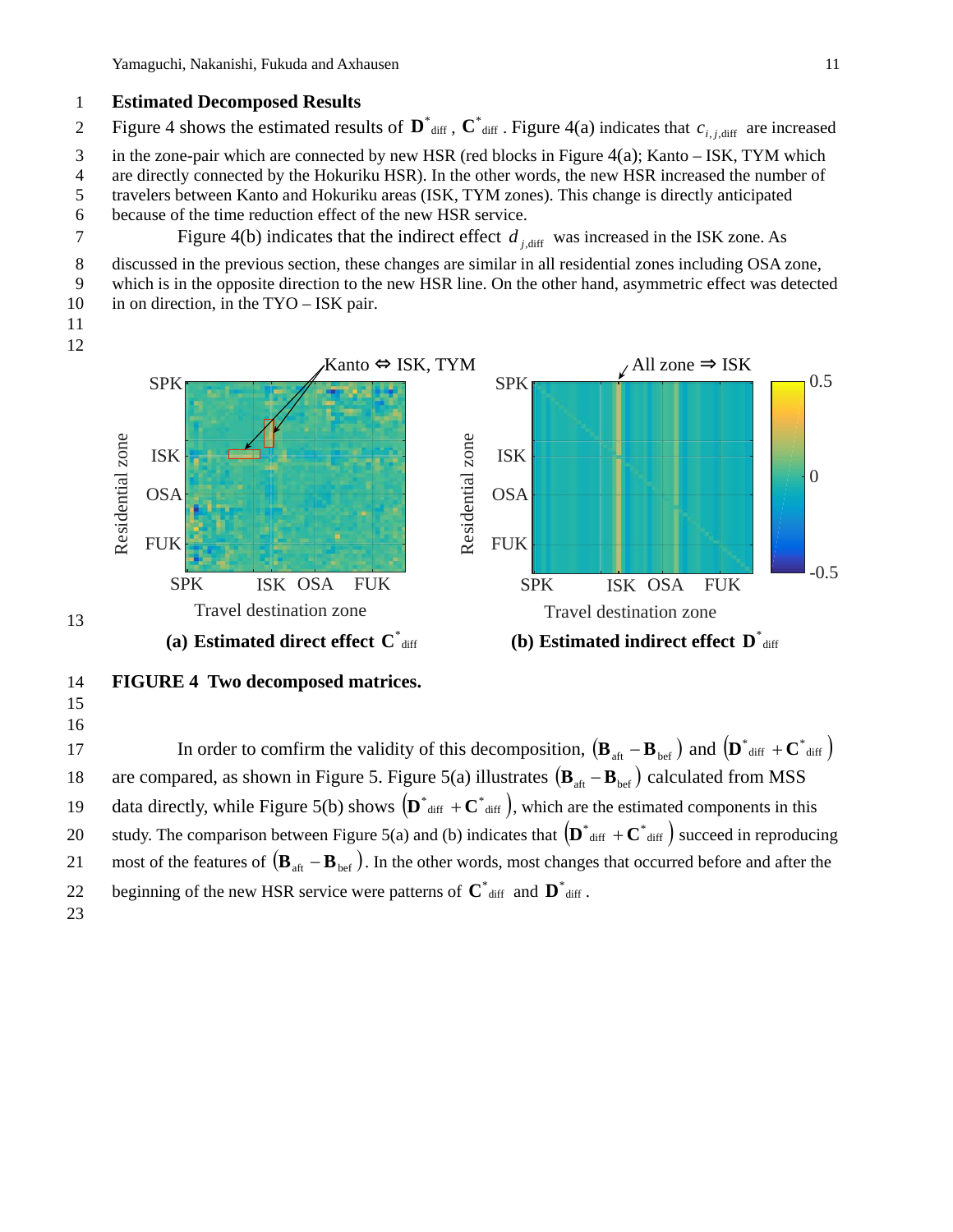

**FIGURE 5 Comparison between**  $(\mathbf{B}_{\text{aft}} - \mathbf{B}_{\text{bef}})$  and  $(\mathbf{D}^*_{\text{diff}} + \mathbf{C}^*_{\text{diff}})$ 

3 4

1

### 5 **Direct vs. Indirect Effects of the New HSR**

6 In this section, the amount of direct effect of  $C_{\text{diff}}$  and indirect effect of  $D_{\text{diff}}$  in Hokuriku HSR are 7 compared. First, the change volume by both effects  $n_{i,j,\text{Both}}$  (residential and staying zone pair: 8 (*i*, *j*)  $\in$  *Z*  $\times$  *Z*) can be calculated using the following equation:

9

10 
$$
n_{i,j,\text{Both}} = \text{POP}_i \frac{\exp(b_{i,j,\text{bef}} + c_{i,j,\text{diff}} + d_{j,\text{diff}})}{\sum_{j \in Z} \exp(b_{i,j,\text{bef}} + c_{i,j,\text{diff}} + d_{j,\text{diff}})} - m_{i,j,\text{bef}} ,
$$
 (16)

11

where POP<sub>*i*</sub> is population of zone *i* ∈ *Z*, which is equal to  $\sum_{j \in \mathbb{Z}}$ 12 where POP<sub>i</sub> is population of zone  $i \in Z$ , which is equal to  $\sum m_{i,j,\text{bef}}$ . Second, the amount of change by only the direct effect  $n_{i,j,\text{Direct}}$  (residential and staying zone pair:  $(i, j) \in Z \times Z$ ) can be 14 calculated using the following equation: 15

16 
$$
n_{i,j,\text{Direct}} = \text{POP}_i \frac{\exp(b_{i,j,\text{bef}} + c_{i,j,\text{diff}})}{\sum_{j \in \mathbb{Z}} \exp(b_{i,j,\text{bef}} + c_{i,j,\text{diff}})} - m_{i,j,\text{bef}}.
$$
 (17)

17

18 This  $n_{i,j}$ , indicates the amount of change before and after the Hokuriku HSR, without the 19 indirect effect  $\mathbf{D}_{\text{diff}}$ .

Table 2 lists part of estimated results of  $n_{i,i,b}$  and  $n_{i,j,b}$  . The following features of direct and indirect effects of Hokuriku HSR can be recognized. First, the increase volume of travelers to ISK from TYO due to the direct effect is smaller than the volume by "both" effects. The ratio of the direct effect to the total of both effests was only 34%. This is attributed to the large increase in value of the zone as travel destination (indirect effect) in the ISK zone seen in Figure 4(b). On the other hand, in the reverse direction (traveler to TYO from ISK), the direct effect accounts for majority of the increase, because the value of TYO zone as travel destination was not increased. Hence, the direct effects are almost similar in

27 both directions of the zone pair. Therefore, the total increase amount was asymmetric between directions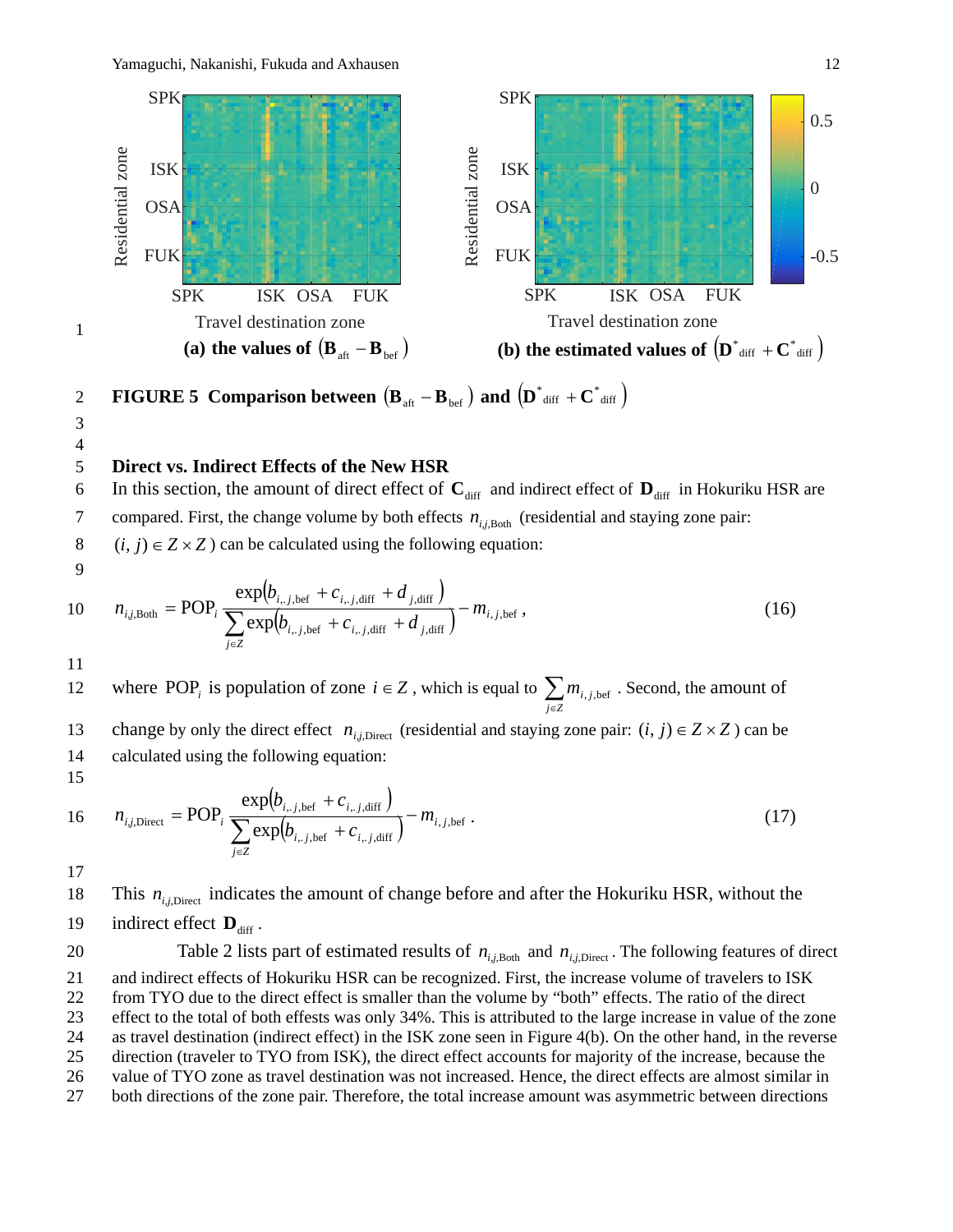of travel because of the difference in the indirect effects. Furthermore, in the result of the total increase of

travel volume to the ISK zone, the direct effect was very limited, and 93% of the increase was due to the

 indirect effect. This reflects the increase in inflow from other zones connected by the new HSR service, 4 such as OSA.<br>5 Acco

 Accordingly, when the changes before and after the beginning of Hokuriku HSR operation are compared, it is found that the indirect pattern effects, which are described in Figure 3(b), were more significant than the direct pattern effects.

- 
- 

### **TABLE 2 Estimated Direct and Indirect Effects of the Hokuriku HSR**

| <b>Residential</b><br>zone | at 13:00 | Staying zone $(1)$ Direct effect<br>only | $(2)$ Direct<br>+ indirect effects | (1) / (2) |
|----------------------------|----------|------------------------------------------|------------------------------------|-----------|
| TYO.                       | ISK      | $+551$                                   | $+1,617$                           | 0.34      |
| <b>ISK</b>                 | TYO      | $+583$                                   | $+647$                             | 0.90      |

 $46 \text{ zones}^*$  | ISK + 555 + 8,097 0.07

※ '46 zones' means all zones except four zones in Hokuriku regions (Nigata, Toyama, Ishikawa and Fukui).

 

### **SUMMARY**

In this study the direct and indirect effects of Hokuriku HSR on the residential - travel

- destination matrix data are analyzed. The matrix was decomposed into two matrices
- corresponding to direct and indirect effects, in order to understand the matrix difference. The
- decomposed results indicate the following three features of the HSR effect: First, the change
- before and after the beginning of the Hokuriku HSR operation in the residential travel
- destination matrix are mostly explained by two change patterns (direct and indirect effects).
- Second, the direct numerical effects are smaller than in-direct effects on the travel volume. Third, the changes are asymmetric on the flows for several zone pairs because of indirect effects.
- The current study findings reveal the importance of predicting the indirect effects, while forecasting the effects of the new HSR lines. However, most long-distance travel demand models are similar to those developed by Yao and Morikawa *(5)* and Fu et al. *(6)*, which cannot predict these indirect effects. Therefore, in order to understand the value of the HSR services for the national-scale travel structure or patterns, and to estimate the benefits of the new HSR services, it
- is necessary to model and incorporate the indirect effect of new HSR service. For modeling the indirect effects, it is required to compare the indirect effects of several HSR services. Moreover,
- it may be important to discuss the long-term and short-term effects of the service, because the
- indirect effects are expected to reflect long-term changes, such as the future economic
- development of the region (location of companies). The focus of this paper is only on the short-
- term effect (1 year). However, the long-term effects can also be discussed by applying a similar
- methodology to long-term data.
- 
- 

### **ACKNOWLEDGMENTS**

This work was supported by JSPS (Japan Society for the Promotion of Science) KAKENHI

- Grant-in-Aid for Scientific Research (B) #20114853, Young Scientists (B) #15H04060 and by
- the Committee on Advanced Road Technology (CART), Ministry of Land, Infrastructure,
- Transport, and Tourism, Japan.
-